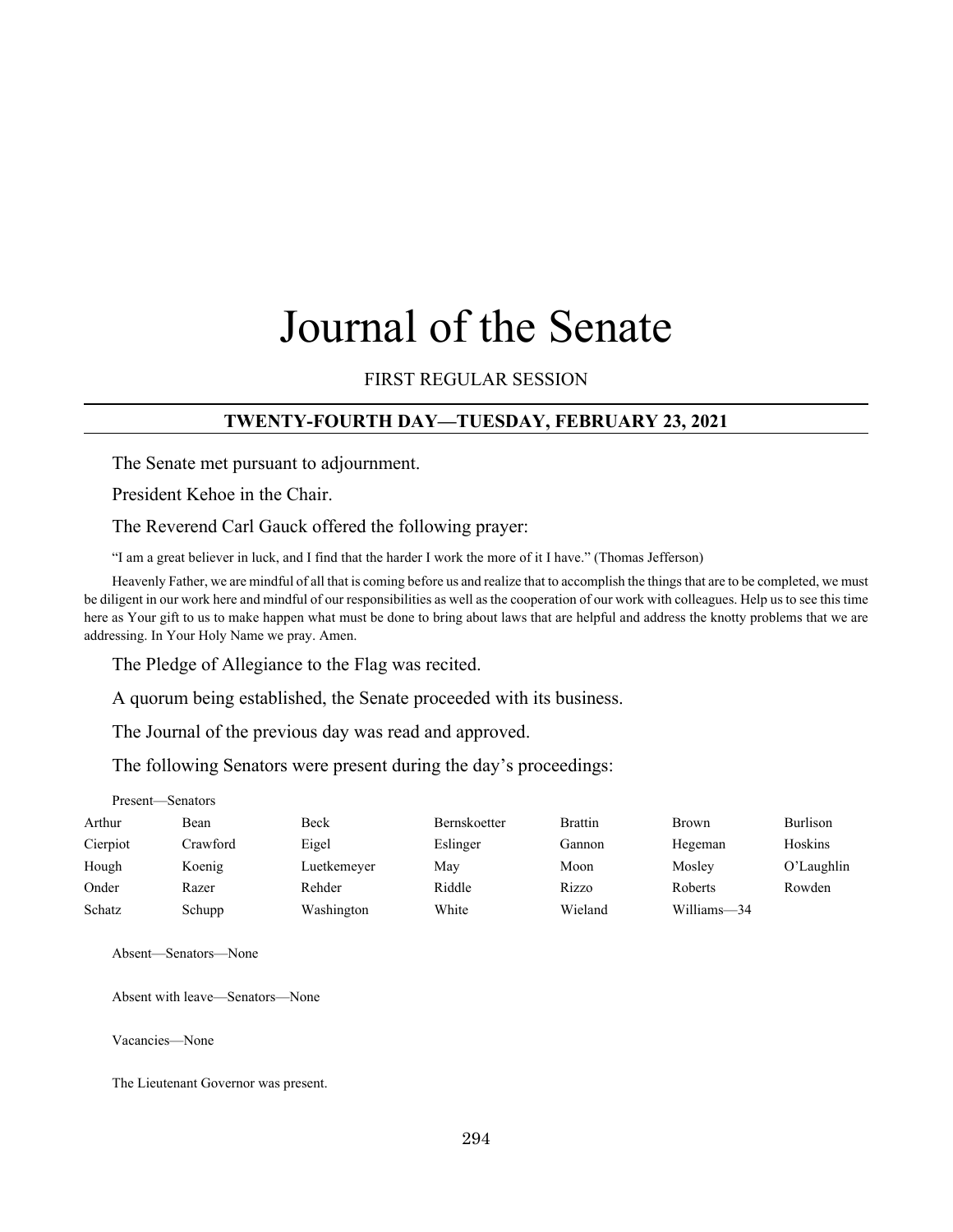#### **RESOLUTIONS**

Senator Onder offered Senate Resolution No. 113, regarding Julia Hillyer, Lake Saint Louis, which was adopted.

Senator Onder offered Senate Resolution No. 114, regarding Cameron Short, O'Fallon, which was adopted.

Senator Onder offered Senate Resolution No. 115, regarding Milo Cravens, St. Peters, which was adopted.

Senator Onder offered Senate Resolution No. 116, regarding Alex Barnes, O'Fallon, which was adopted.

Senator Onder offered Senate Resolution No. 117, regarding Dr. Christopher J. Wolf, Wentzville, which was adopted.

#### **INTRODUCTION OF BILLS**

The following Bills were read the 1st time and ordered printed:

**SB 528**–By White.

An Act to amend chapter 41, RSMo, by adding thereto one new section relating to the minutemen of the state, with penalty provisions.

**SB 529**–By Cierpiot.

An Act to repeal section 144.140, RSMo, and to enact in lieu thereof one new section relating to sales taxes.

**SB 530**–By Crawford.

An Act to repeal sections 8.260, 34.047, 34.057, 34.058, 34.100, 34.203, 34.206, 34.209, 34.212, 34.217, and 34.218, RSMo, and to enact in lieu thereof eleven new sections relating to public contracts.

**SB 531**–By Schupp.

An Act to amend chapters 135 and 208, RSMo, by adding thereto two new sections relating to financial assistance for the purchase of certain period and diaper products.

**SB 532**–By Rehder.

An Act to amend chapter 9, RSMo, by adding thereto one new section relating to Rush Limbaugh day.

**SB 533**–By Rehder.

An Act to amend chapter 227, RSMo, by adding thereto one new section relating to the designation of memorial infrastructure.

## **REPORTS OF STANDING COMMITTEES**

Senator Rowden, Chairman of the Committee on Rules, Joint Rules, Resolutions and Ethics, submitted the following report:

Mr. President: Your Committee on Rules, Joint Rules, Resolutions and Ethics, to which was referred **SS No. 2** for **SB 26**, begs leave to report that it has examined the same and finds that the bill has been truly perfected and that the printed copies furnished the Senators are correct.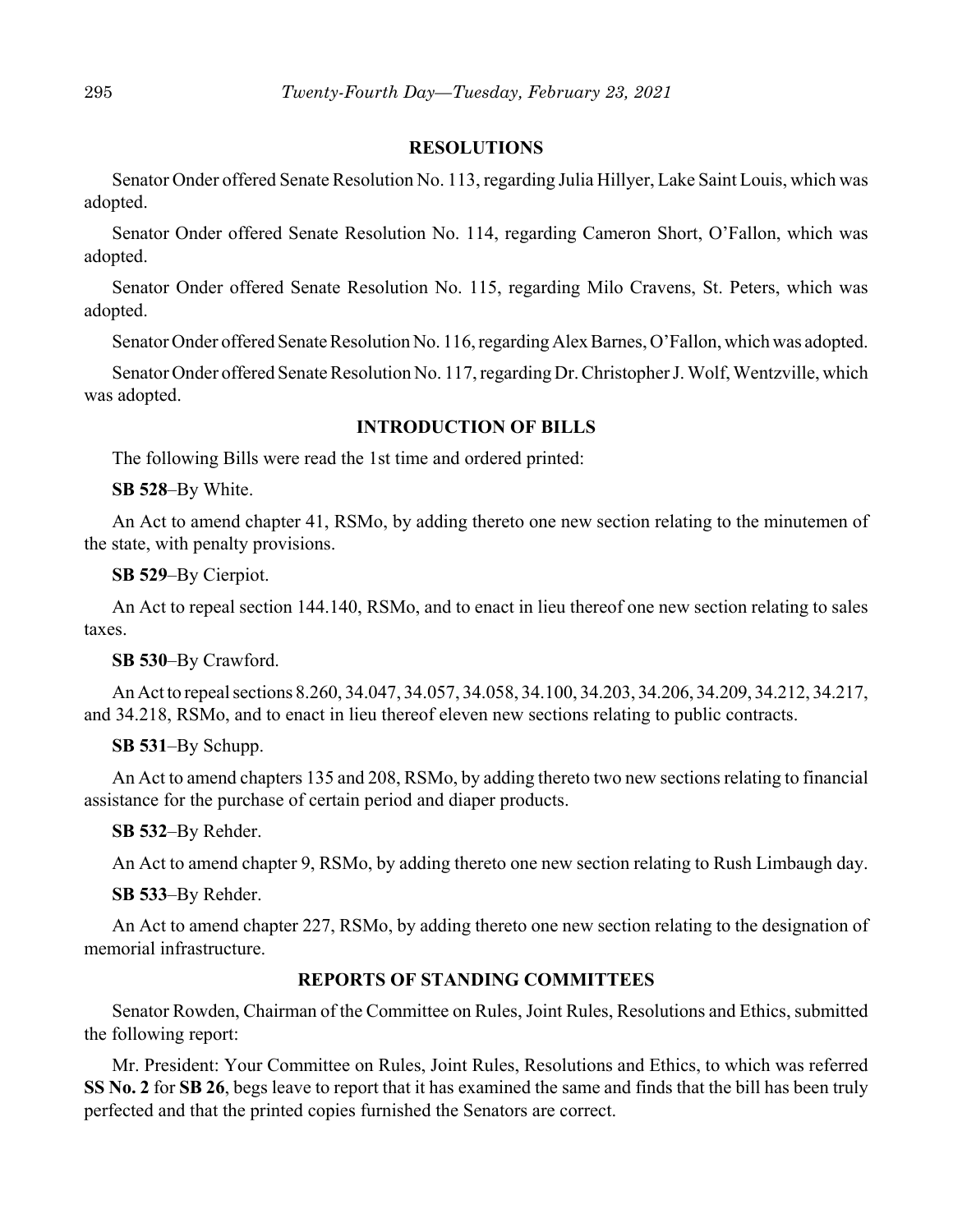President Pro Tem Schatz assumed the Chair.

Senator Hough, Chairman of the Committee on Governmental Accountability and Fiscal Oversight, submitted the following report:

Mr. President: Your Committee on Governmental Accountability and Fiscal Oversight, to which was referred **SB 179**, begs leave to report that it has considered the same and recommends that the bill do pass.

President Kehoe assumed the Chair.

## **THIRD READING OF SENATE BILLS**

**SS No. 2** for **SCS** for **SBs 51** and **42**, introduced by Senator Luetkemeyer, entitled:

## SENATE SUBSTITUTE NO. 2 FOR SENATE COMMITTEE SUBSTITUTE FOR SENATE BILLS NOS. 51 & 42

An Act to amend chapter 537, RSMo, by adding thereto six new sections relating to civil actions, with an emergency clause.

Was taken up.

On motion of Senator Luetkemeyer, **SS No. 2** for **SCS** for **SBs 51** and **42** was read the 3rd time and passed by the following vote:

| YEAS—Senators |                     |                |          |          |             |               |
|---------------|---------------------|----------------|----------|----------|-------------|---------------|
| Bean          | <b>Bernskoetter</b> | Brown          | Burlison | Cierpiot | Crawford    | Eslinger      |
| Gannon        | Hegeman             | Hoskins        | Hough    | Koenig   | Luetkemeyer | $O'$ Laughlin |
| Onder         | Rehder              | Riddle         | Rowden   | Schatz   | White-20    |               |
|               |                     |                |          |          |             |               |
| NAYS—Senators |                     |                |          |          |             |               |
| Arthur        | Beck                | <b>Brattin</b> | Eigel    | May      | Moon        | Mosley        |
| Razer         | Rizzo               | Roberts        | Schupp   | Wieland  | Williams-13 |               |
|               |                     |                |          |          |             |               |

Absent—Senator Washington—1

```
Absent with leave—Senators—None
```
Vacancies—None

The President declared the bill passed.

The emergency clause failed of adoption by the following vote:

YEAS—Senators

| Bean          | Bernskoetter | Brown          | Burlison | Cierpiot    | Crawford   | Eslinger |
|---------------|--------------|----------------|----------|-------------|------------|----------|
| Gannon        | Hegeman      | Hough          | Koenig   | Luetkemeyer | O'Laughlin | Onder    |
| Rehder        | Riddle       | Rowden         | Schatz   | White-19    |            |          |
|               |              |                |          |             |            |          |
| NAYS—Senators |              |                |          |             |            |          |
| Arthur        | Beck         | <b>Brattin</b> | Eigel    | Hoskins     | May        | Moon     |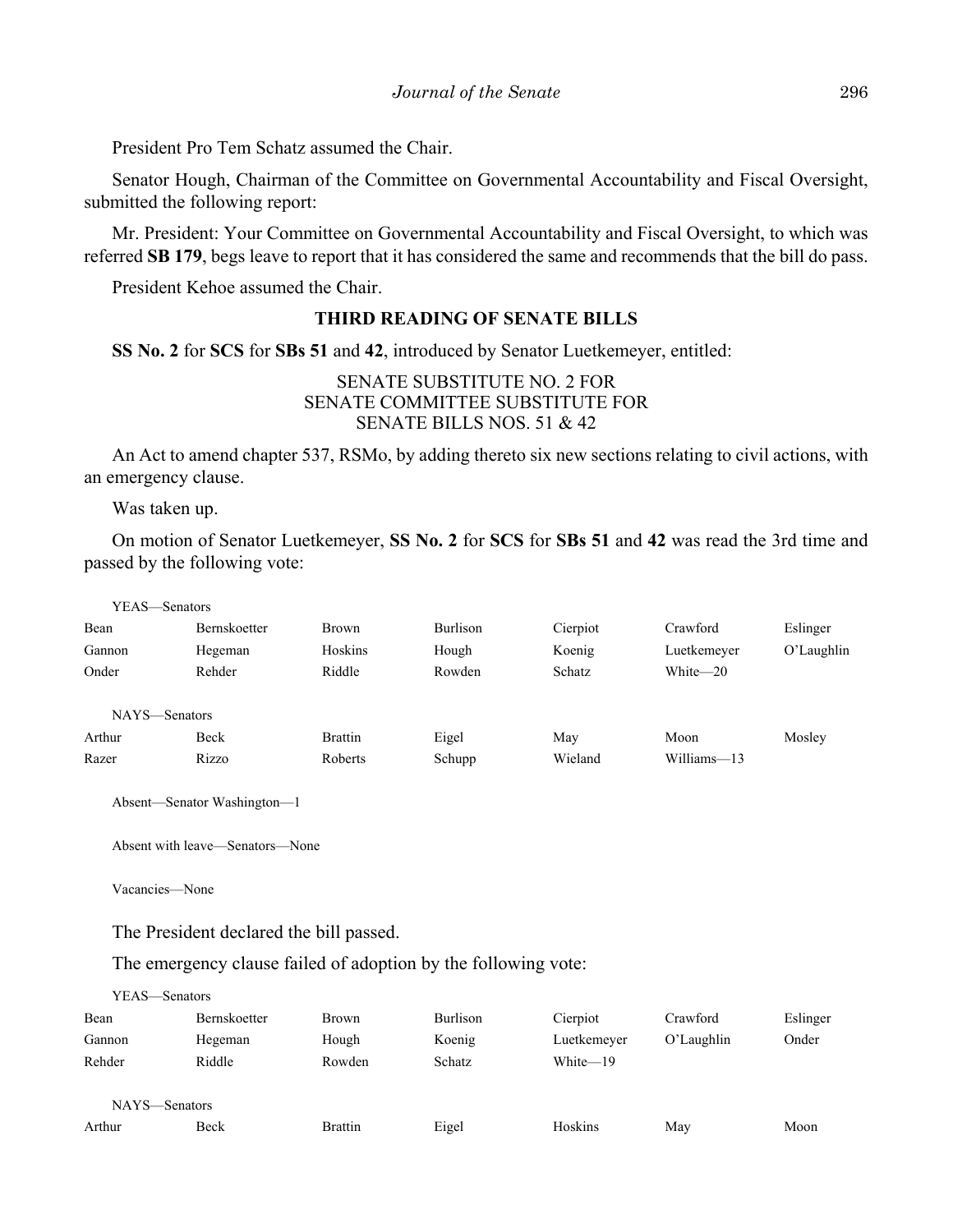| Mosley      | Razer | Rizzo | Roberts | Schupp | Washington | Wieland |
|-------------|-------|-------|---------|--------|------------|---------|
| Williams-15 |       |       |         |        |            |         |

Absent—Senators—None

Absent with leave—Senators—None

Vacancies—None

On motion of Senator Luetkemeyer, title to the bill was agreed to.

Senator Luetkemeyer moved that the vote by which the bill passed be reconsidered.

Senator Rowden moved that motion lay on the table, which motion prevailed.

## **SENATE BILLS FOR PERFECTION**

Senator O'Laughlin moved that **SB 55**, **SB 23** and **SB 25**, with **SCS**, be taken up for perfection, which motion prevailed.

**SCS** for **SBs 55**, **23** and **25**, entitled:

## SENATE COMMITTEE SUBSTITUTE FOR SENATE BILLS NOS. 55, 23 & 25

An Act to repeal sections 160.400, 160.425, 161.022, and 161.670, RSMo, and to enact in lieu thereof nineteen new sections relating to elementary and secondary education, with penalty provisions.

Was taken up.

Senator O'Laughlin moved that **SCS** for **SBs 55**, **23** and **25** be adopted.

Senator Rowden, et al offered **SS** for **SCS** for **SBs 55**, **23** and **25**, entitled:

## SENATE SUBSTITUTE FOR SENATE COMMITTEE SUBSTITUTE FOR SENATE BILLS NOS. 55, 23 & 25

An Act to repeal sections 160.400, 160.415, 160.425, 160.518, 160.545, 161.092, 161.097, 161.670, 163.023, 166.400, 166.410, 166.415, 166.420, 166.425, 166.435, 166.440, 166.456, 167.263, 167.268, 167.645, and 171.033, RSMo, and to enact in lieu thereof forty new sections relating to elementary and secondary education, with penalty provisions.

Senator Rowden moved that **SS** for **SCS** for **SBs 55**, **23** and **25** be adopted.

At the request of Senator O'Laughlin, **SB 55**, **SB 23** and **SB 25**, with **SCS** and **SS** for **SCS** (pending), was placed on the Informal Calendar.

On the motion of Senator Rowden, the Senate recessed until 2:00 p.m.

#### **RECESS**

The time of recess having expired, the Senate was called to order by President Kehoe.

## **SENATE BILLS FOR PERFECTION**

Senator O'Laughlin moved that **SB 55**, **SB 23** and **SB 25**, with **SCS** and **SS** for **SCS** (pending), be called from the Informal Calendar and again taken up for perfection, which motion prevailed.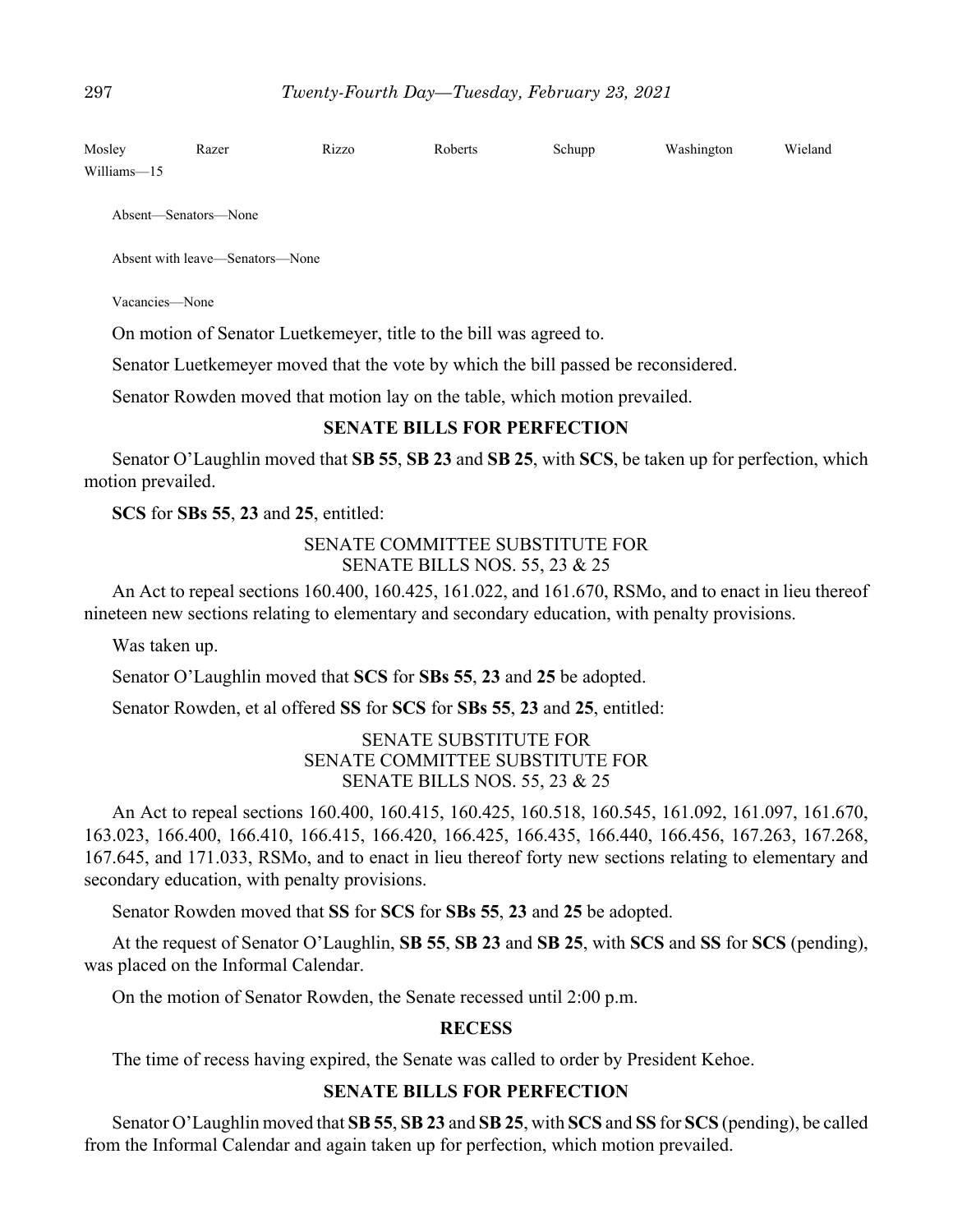**SS** for **SCS** for **SBs 55**, **23** and **25** was again taken up.

Senator Rowden offered **SA 1**, which was read:

#### SENATE AMENDMENT NO. 1

Amend Senate Substitute for Senate Committee Substitute for Senate Bills Nos. 55, 23 and 25, Page 32, Section 160.425, Line 75, by striking ""Charter Public" and inserting in lieu thereof the following: "**"Missouri Charter**".

Senator Rowden moved that the above amendment be adopted.

Senator Rowden offered **SA 1** to **SA 1**, which was read:

#### SENATE AMENDMENT NO. 1 TO SENATE AMENDMENT NO. 1

Amend Senate Amendment No. 1 to Senate Substitute for Senate Committee Substitute for Senate Bills Nos. 55, 23 and 25, Page 1, Section 160.425, Line 2, of the amendment, by striking the word "Public".

Senator Rowden moved that the above amendment be adopted, which motion prevailed.

Senator Rowden moved that **SA 1**, as amended, be adopted, which motion prevailed.

Senator Bernskoetter assumed the Chair.

President Kehoe assumed the Chair.

Senator Koenig offered **SA 2**:

#### SENATE AMENDMENT NO. 2

Amend Senate Substitute for Senate Committee Substitute for Senate Bills Nos. 55, 23 and 25, Page 73, Section 162.686, Line 20, by inserting after all of said line the following:

"163.021. 1. A school district shall receive state aid for its education program only if it:

(1) Provides for a minimum of one hundred seventy-four days and one thousand forty-four hours of actual pupil attendance in a term scheduled by the board pursuant to section 160.041 for each pupil or group of pupils, except that the board shall provide a minimum of one hundred seventy-four days and five hundred twenty-two hours of actual pupil attendance in a term for kindergarten pupils. If any school is dismissed because of inclement weather after school has been in session for three hours, that day shall count as a school day including afternoon session kindergarten students. When the aggregate hours lost in a term due to inclement weather decreases the total hours of the school term below the required minimum number of hours by more than twelve hours for all-day students or six hours for one-half-day kindergarten students, all such hours below the minimum must be made up in one-half day or full day additions to the term, except as provided in section 171.033. In school year 2019-20 and subsequent years, one thousand forty-four hours of actual pupil attendance with no minimum number of school days shall be required for each pupil or group of pupils; except that, the board shall provide a minimum of five hundred twenty-two hours of actual pupil attendance in a term for kindergarten pupils with no minimum number of school days;

(2) Maintains adequate and accurate records of attendance, personnel and finances, as required by the state board of education, which shall include the preparation of a financial statement which shall be submitted to the state board of education the same as required by the provisions of section 165.111 for districts;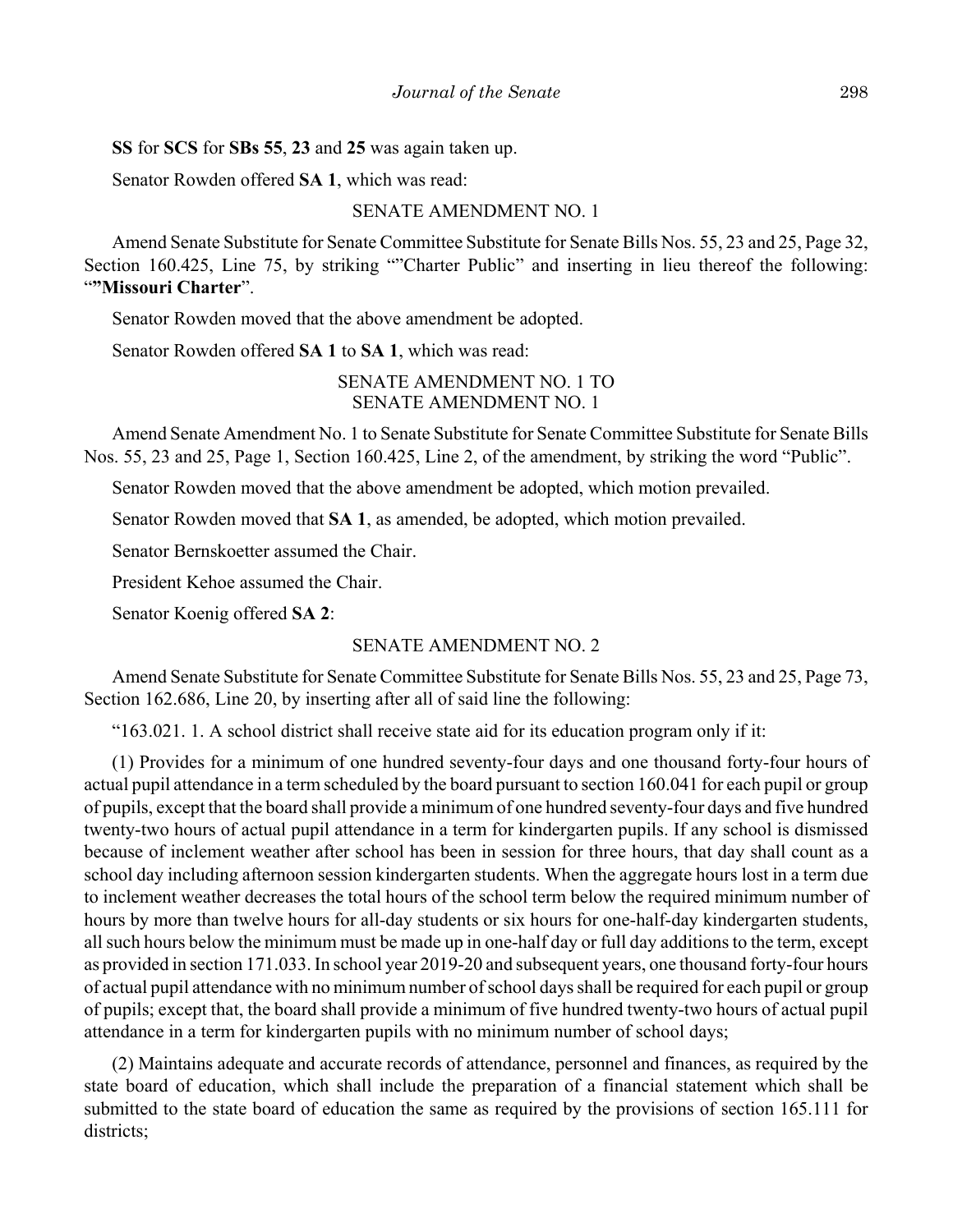(3) Levies an operating levy for school purposes of not less than one dollar and twenty-five cents after all adjustments and reductions on each one hundred dollars assessed valuation of the district; and

(4) Computes average daily attendance as defined in subdivision (2) of section 163.011 as modified by section 171.031. Whenever there has existed within the district an infectious disease, contagion, epidemic, plague or similar condition whereby the school attendance is substantially reduced for an extended period in any school year, the apportionment of school funds and all other distribution of school moneys shall be made on the basis of the school year next preceding the year in which such condition existed.

**(5) Beginning July 1, 2022, limits individual administrator and individual superintendent total compensation to no more than three times the average total compensation provided to all teachers who are certified under section 168.021 and employed full time by the school district. For purposes of this subdivision, "total compensation" shall include all amounts of base salary, district paid medical benefits, health insurance, life insurance, supplemental insurance, bonus and incentive pay, auto or mileage allowances, use of district-owned automobiles, membership dues, retirement benefits, and any additional annuity. In order to receive state aid under this section in any year after July 1, 2022, any such school district with an administrator or superintendent receiving total compensation in excess of the limits prescribed under this subdivision on July 1, 2022, shall demonstrate to the department that the compensation of such administrator or superintendent is reduced by one-third in each subsequent year so that the total compensation for such administrator or superintendent conforms to this subdivision on or before July 1, 2025.**

2. For the 2006-07 school year and thereafter, no school district shall receive more state aid, as calculated under subsections 1 and 2 of section 163.031, for its education program, exclusive of categorical add-ons, than it received per weighted average daily attendance for the school year 2005-06 from the foundation formula, line 14, gifted, remedial reading, exceptional pupil aid, fair share, and free textbook payment amounts, unless it has an operating levy for school purposes, as determined pursuant to section 163.011, of not less than two dollars and seventy-five cents after all adjustments and reductions. Any district which is required, pursuant to Article X, Section 22 of the Missouri Constitution, to reduce its operating levy below the minimum tax rate otherwise required under this subsection shall not be construed to be in violation of this subsection for making such tax rate reduction. Pursuant to Section 10(c) of Article X of the state constitution, a school district may levy the operating levy for school purposes required by this subsection less all adjustments required pursuant to Article X, Section 22 of the Missouri Constitution if such rate does not exceed the highest tax rate in effect subsequent to the 1980 tax year. Nothing in this section shall be construed to mean that a school district is guaranteed to receive an amount not less than the amount the school district received per eligible pupil for the school year 1990-91. The provisions of this subsection shall not apply to any school district located in a county of the second classification which has a nuclear power plant located in such district or to any school district located in a county of the third classification which has an electric power generation unit with a rated generating capacity of more than one hundred fifty megawatts which is owned or operated or both by a rural electric cooperative except that such school districts may levy for current school purposes and capital projects an operating levy not to exceed two dollars and seventy-five cents less all adjustments required pursuant to Article X, Section 22 of the Missouri Constitution.

3. No school district shall receive more state aid, as calculated in section 163.031, for its education program, exclusive of categorical add-ons, than it received per eligible pupil for the school year 1993-94, if the state board of education determines that the district was not in compliance in the preceding school year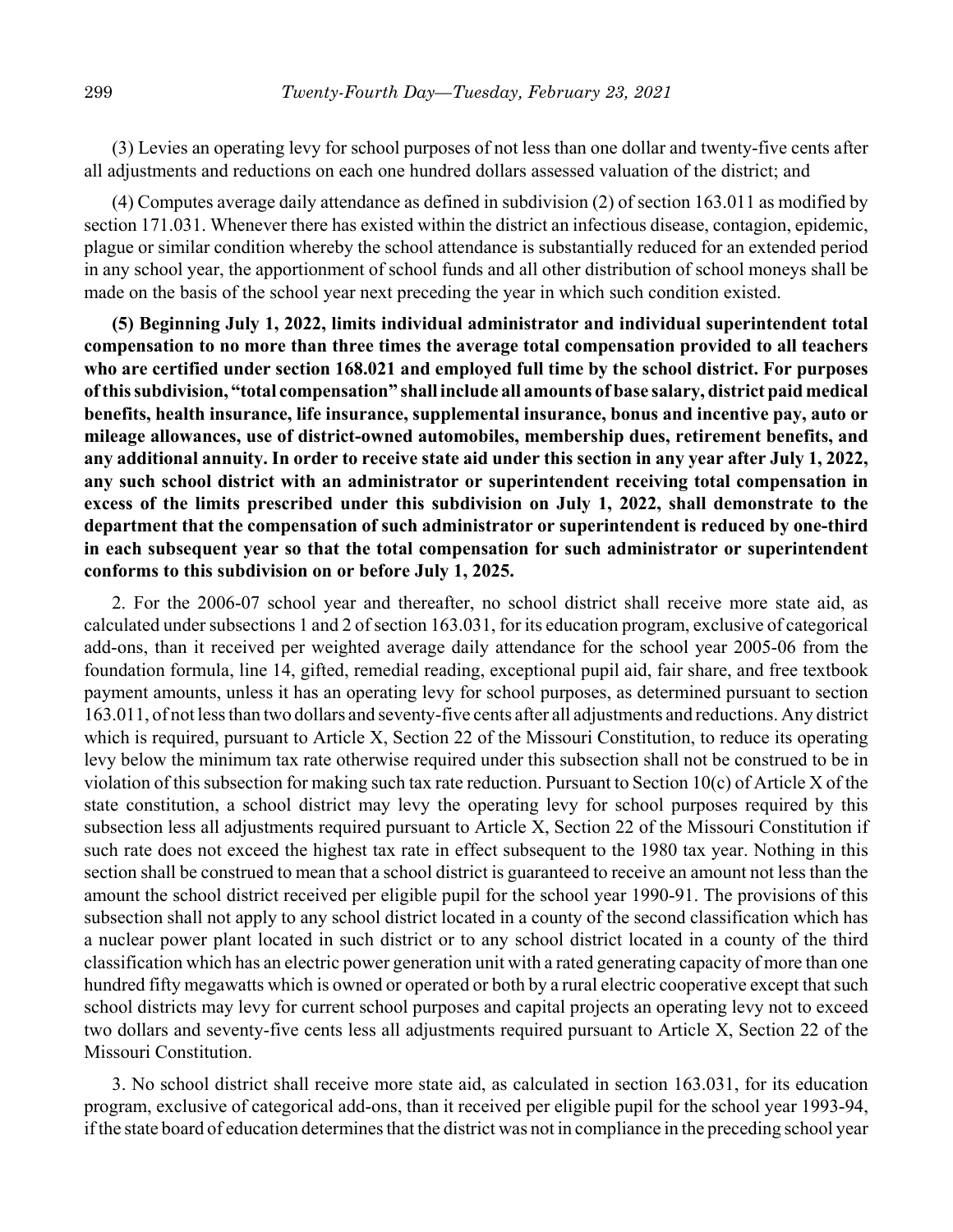with the requirements of section 163.172, until such time as the board determines that the district is again in compliance with the requirements of section 163.172.

4. No school district shall receive state aid, pursuant to section 163.031, if such district was not in compliance, during the preceding school year, with the requirement, established pursuant to section 160.530 to allocate revenue to the professional development committee of the district.

5. No school district shall receive more state aid, as calculated in subsections 1 and 2 of section 163.031, for its education program, exclusive of categorical add-ons, than it received per weighted average daily attendance for the school year 2005-06 from the foundation formula, line 14, gifted, remedial reading, exceptional pupil aid, fair share, and free textbook payment amounts, if the district did not comply in the preceding school year with the requirements of subsection 5 of section 163.031.

6. Any school district that levies an operating levy for school purposes that is less than the performance levy, as such term is defined in section 163.011, shall provide written notice to the department of elementary and secondary education asserting that the district is providing an adequate education to the students of such district. If a school district asserts that it is not providing an adequate education to its students, such inadequacy shall be deemed to be a result of insufficient local effort. The provisions of this subsection shall not apply to any special district established under sections 162.815 to 162.940."; and

Further amend the title and enacting clause accordingly.

Senator Koenig moved that the above amendment be adopted.

Senator Koenig offered **SA 1** to **SA 2**, which was read:

SENATE AMENDMENT NO. 1 TO SENATE AMENDMENT NO. 2

Amend Senate Amendment No. 2 to Senate Substitute for Senate Committee Substitute for Senate Bills Nos. 55, 23 and 25, Page 2, Section 163.021, Line 50, by striking the word "three" and inserting in lieu thereof the following: "two and one-half".

Senator Koenig moved that the above amendment be adopted, which motion prevailed.

Senator Koenig moved that **SA 2**, as amended, be adopted.

Senator Bernskoetter assumed the Chair.

President Kehoe assumed the Chair.

Senator Bernskoetter assumed the Chair.

President Kehoe assumed the Chair.

At the request of Senator Koenig, **SA 2** was withdrawn.

At the request of Senator Rowden, **SS** for **SCS** for **SBs 55**, **23** and **25** was withdrawn.

Senator Rowden offered **SS No. 2** for **SCS** for **SBs 55**, **23** and **25**, entitled:

SENATE SUBSTITUTE NO. 2 FOR SENATE COMMITTEE SUBSTITUTE FOR SENATE BILLS NOS. 55, 23 & 25

An Act to repeal sections 160.400, 160.415, 160.425, 160.518, 160.545, 161.092, 161.097, 162.720,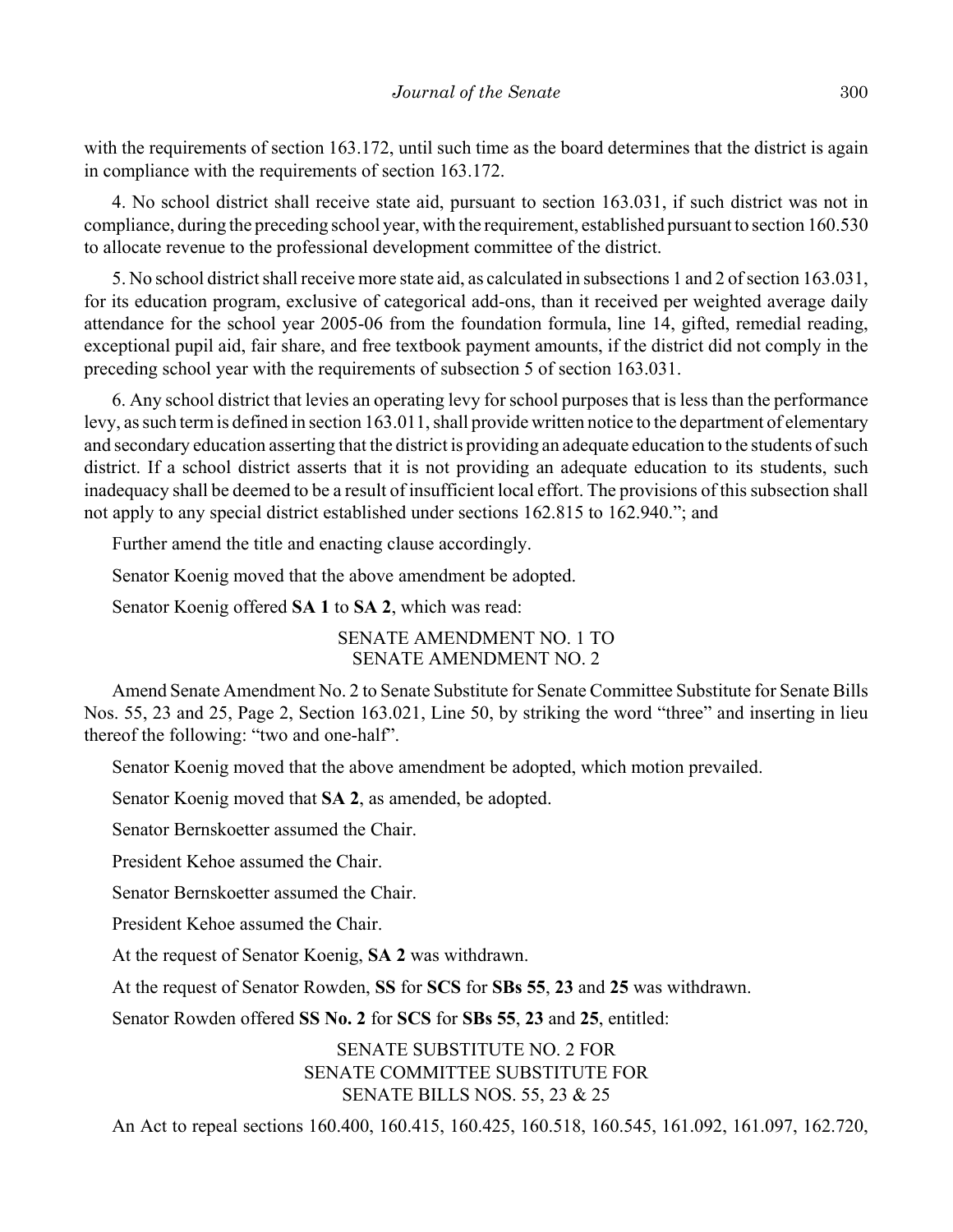163.011, 163.023, 167.263, 167.268, 167.645, and 171.033, RSMo, and to enact in lieu thereof thirty-one new sections relating to elementary and secondary education, with penalty provisions and a contingent effective date for certain sections.

Senator Rowden moved that **SS No. 2** for **SCS** for **SBs 55**, **23** and **25** be adopted.

Senator Moon offered **SA 1**:

## SENATE AMENDMENT NO. 1

Amend Senate Substitute No. 2 for Senate Committee Substitute for Senate Bills Nos. 55, 23 & 25, Page 88, Section 167.790, Line 38, by inserting after all of said line the following:

"170.015. 1. Any course materials and instruction relating to human sexuality and sexually transmitted diseases shall be medically and factually accurate and shall:

(1) Present abstinence from sexual activity as the preferred choice of behavior in relation to all sexual activity for unmarried pupils because it is the only method that is one hundred percent effective in preventing pregnancy, sexually transmitted diseases and the emotional trauma associated with adolescent sexual activity, and advise students that teenage sexual activity places them at a higher risk of dropping out of school because of the consequences of sexually transmitted diseases and unplanned pregnancy;

(2) Stress that sexually transmitted diseases are serious, possible, health hazards of sexual activity. Pupils shall be provided with the latest medical information regarding exposure to human immunodeficiency virus, acquired immune deficiency syndrome (AIDS), human papilloma virus, hepatitis and other sexually transmitted diseases;

(3) Present students with the latest medically factual information regarding both the possible side effects and health benefits of all forms of contraception, including the success and failure rates for the prevention of pregnancy and sexually transmitted diseases; or shall present students with information on contraceptives and pregnancy in a manner consistent with the provisions of the federal abstinence education law, 42 U.S.C. Section 710;

(4) Include a discussion of the possible emotional and psychological consequences of preadolescent and adolescent sexual activity and the consequences of adolescent pregnancy, as well as the advantages of adoption, including the adoption of special needs children, and the processes involved in making an adoption plan;

(5) Teach skills of conflict management, personal responsibility and positive self-esteem through discussion and role-playing at appropriate grade levels to emphasize that the pupil has the power to control personal behavior. Pupils shall be encouraged to base their actions on reasoning, self-discipline, sense of responsibility, self-control, and ethical considerations, such as respect for one's self and others. Pupils shall be taught not to make unwanted physical and verbal sexual advances or otherwise exploit another person. Pupils shall be taught to resist unwanted sexual advances and other negative peer pressure;

(6) Advise pupils of the laws pertaining to their financial responsibility to children born in and out of wedlock and advise pupils of the provisions of chapter 566 pertaining to statutory rape;

(7) Teach pupils about the dangers of sexual predators, including online predators when using electronic communication methods such as the internet, cell phones, text messages, chat rooms, email, and instant messaging programs. Pupils shall be taught how to behave responsibly and remain safe on the internet and the importance of having open communication with responsible adults and reporting any inappropriate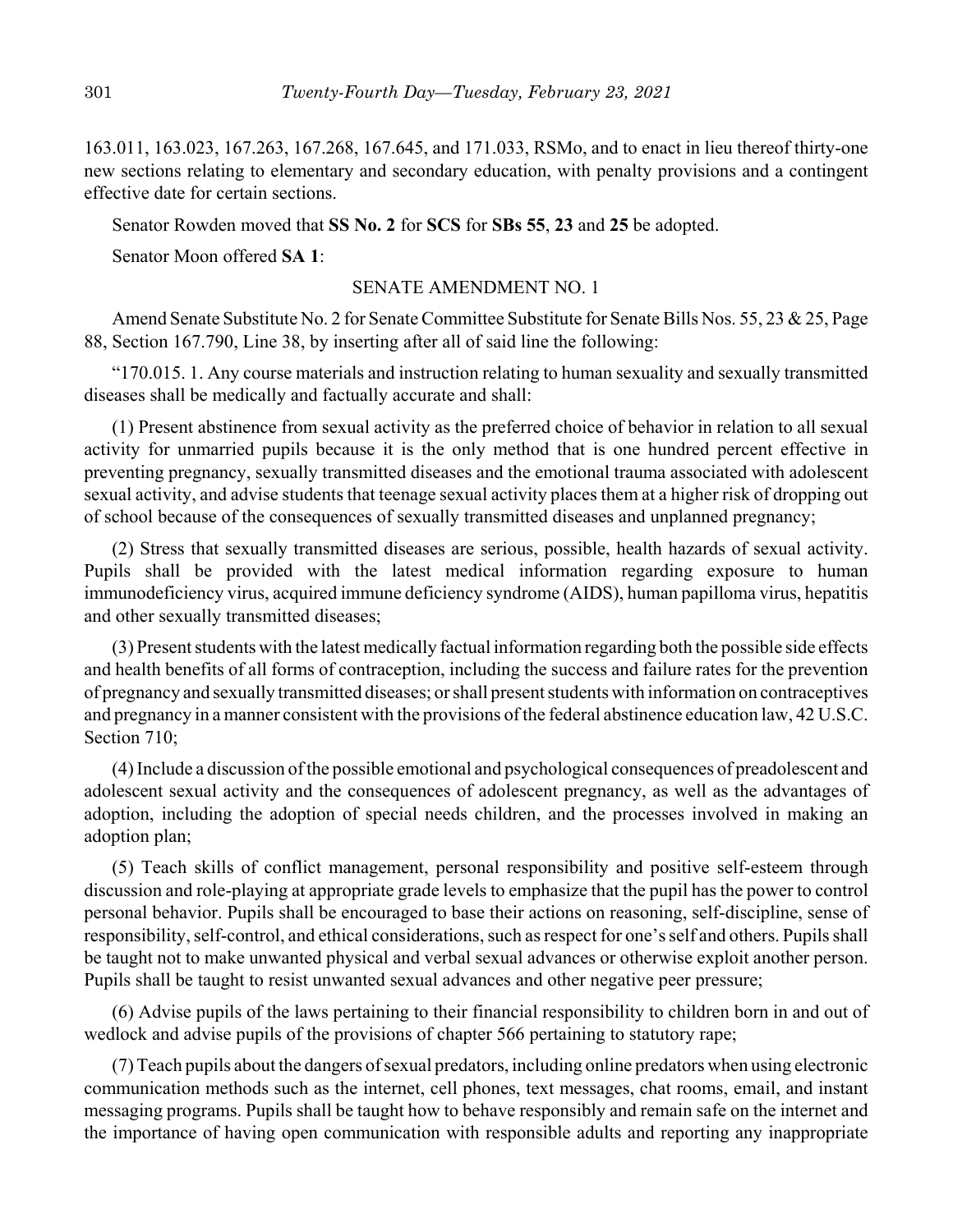situation, activity, or abuse to a responsible adult, and depending on intent and content, to local law enforcement, the Federal Bureau of Investigation, or the National Center for Missing & Exploited Children's CyberTipline;

(8) Teach pupils about the consequences, both personal and legal, of inappropriate text messaging, even among friends; and

(9) Teach pupils about sexual harassment, sexual violence, and consent:

(a) For the purposes of this subdivision, the term "consent" shall mean a freely given agreement to the conduct at issue by a competent person. An expression of lack of consent through words or conduct means there is no consent. Lack of verbal or physical resistance or submission resulting from the use of force, threat of force, or placing another person in fear does not constitute consent. A current or previous dating or social or sexual relationship by itself or the manner of dress of the person involved with the accused in the conduct at issue shall not constitute consent;

(b) For the purposes of this subdivision, the term "sexual harassment" shall mean uninvited and unwelcome verbal or physical behavior of a sexual nature especially by a person in authority toward a subordinate;

(c) For the purposes of this subdivision, the term "sexual violence" shall mean causing or attempting to cause another to engage involuntarily in any sexual act by force, threat of force, duress, or without that person's consent.

2. Policies concerning referrals and parental notification regarding contraception shall be determined by local school boards or charter schools, consistent with the provisions of section 167.611.

3. A school district or charter school which provides human sexuality instruction may separate students according to gender for instructional purposes.

4. The board of a school district or charter school shall determine the specific content of the district's or school's instruction in human sexuality, in accordance with subsections 1 to 3 of this section, and shall ensure that all instruction in human sexuality is appropriate to the age of the students receiving such instruction.

5. **Before providing any course materials and instruction relating to human sexuality and sexually transmitted diseases to any student, regardless of the course title or description,** a school district or charter school shall notify the parent or legal guardian of each student enrolled in the district or school of**[**:

(1)**]** the basic content of the district's or school's human sexuality **and sexually transmitted diseases course materials and** instruction to be provided to the student**[**; and

(2) The parent's right to remove**]. After receipt of such basic content, the parent or legal guardian of each student shall indicate in writing whether the parent or legal guardian desires to allow the district or school to include** the student **[**from**] in** any part of the district's or school's human sexuality **and sexually transmitted diseases course materials and** instruction. **No school shall provide any course materials and instruction relating to human sexuality and sexually transmitted diseases to a student until the district or school has received such written indication from the student's parent or legal guardian that the student may receive such course materials and instruction.**

6. A school district or charter school shall make all curriculum materials used in the district's or school's human sexuality instruction available for public inspection pursuant to chapter 610 prior to the use of such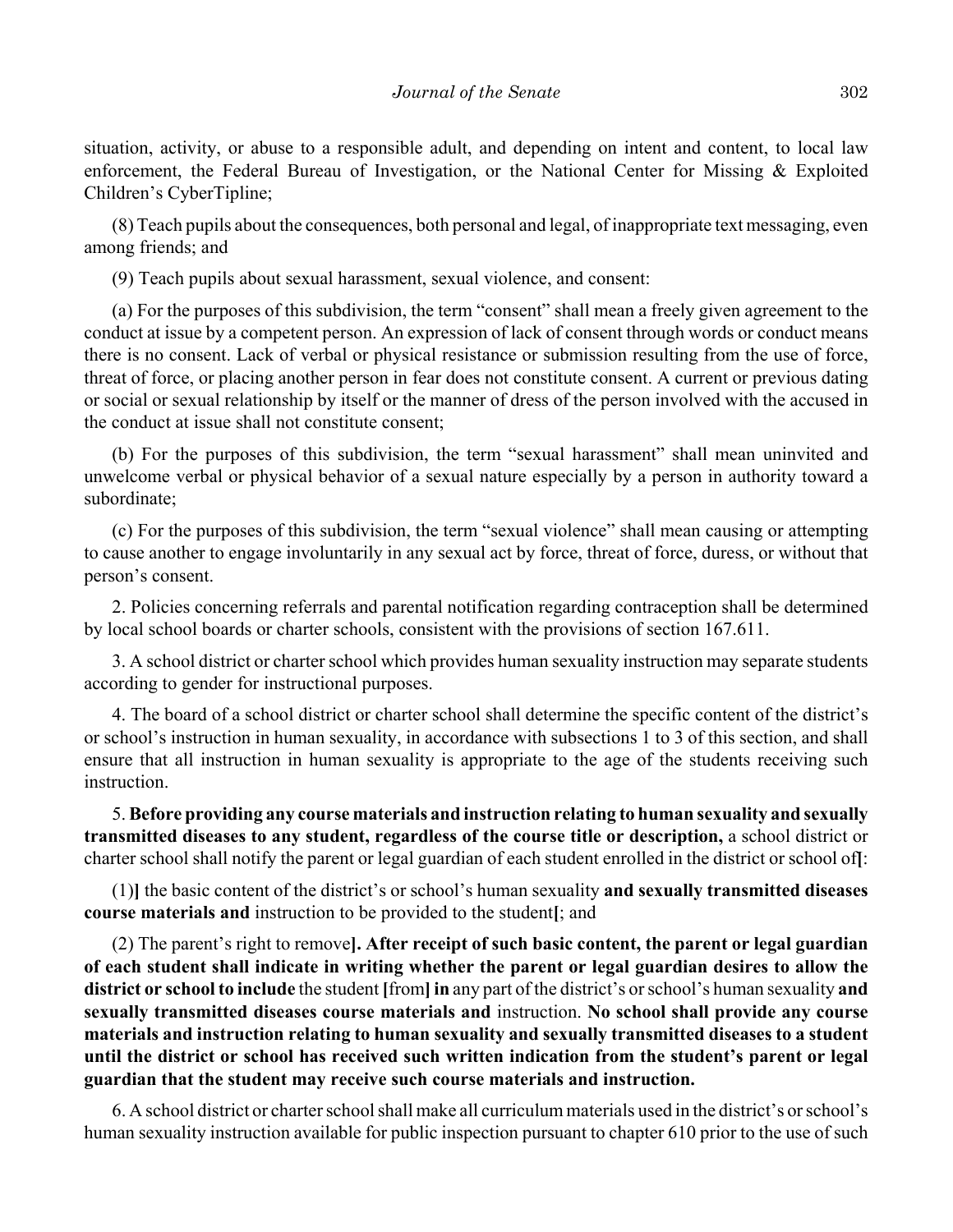materials in actual instruction.

7. No school district or charter school, or its personnel or agents, shall provide abortion services, or permit a person or entity to offer, sponsor, or furnish in any manner any course materials or instruction relating to human sexuality or sexually transmitted diseases to its students if such person or entity is a provider of abortion services**, directly or indirectly**.

8. As used in this section, the following terms mean:

(1) "Abortion", the same meaning as such term is defined in section 188.015;

(2) "Abortion services":

(a) Performing, inducing, or assisting in the performance or inducing of an abortion which is not necessary to save the life of the mother;

(b) Encouraging a patient to have an abortion or referring a patient for an abortion**[**, which**] that** is not necessary to save the life of the mother; or

(c) Developing or dispensing drugs, chemicals, or devices intended to be used to induce an abortion which is not necessary to save the life of the mother.

**9. (1) Any person or entity who violates the provisions of this section shall be guilty of a class C misdemeanor.**

**(2) In any legal proceeding related to a violation of this section, no entity directly or indirectly receiving any taxpayer funds shall provide any legal advice, counsel, or representation to any person or entity that violates this section.**

**(3) Any attendance center or school district found in violation of this section shall be subject to a civil penalty in the amount of ten thousand dollars, payable to the services to victims fund established pursuant to section 595.100.**"; and

Further amend the title and enacting clause accordingly.

Senator Moon moved that the above amendment be adopted.

Senator Bernskoetter assumed the Chair.

President Kehoe assumed the Chair.

Senator Moon requested a roll call vote be taken and was joined in his request by Senators Brattin, Eigel, Rehder and Rizzo.

**SA 1** was adopted by the following vote:

| YEAS—Senators |                |                 |               |          |          |            |
|---------------|----------------|-----------------|---------------|----------|----------|------------|
| Bernskoetter  | <b>Brattin</b> | <b>Burlison</b> | Crawford      | Eigel    | Eslinger | Gannon     |
| Hoskins       | Koenig         | Moon            | $O'$ Laughlin | Onder    | Rehder   | Riddle     |
| Rowden        | Schatz         | Wieland-17      |               |          |          |            |
|               |                |                 |               |          |          |            |
| NAYS—Senators |                |                 |               |          |          |            |
| Arthur        | Bean           | Beck            | Brown         | Cierpiot | Hegeman  | Hough      |
| May           | Mosley         | Razer           | Rizzo         | Roberts  | Schupp   | Washington |
| White         | Williams-16    |                 |               |          |          |            |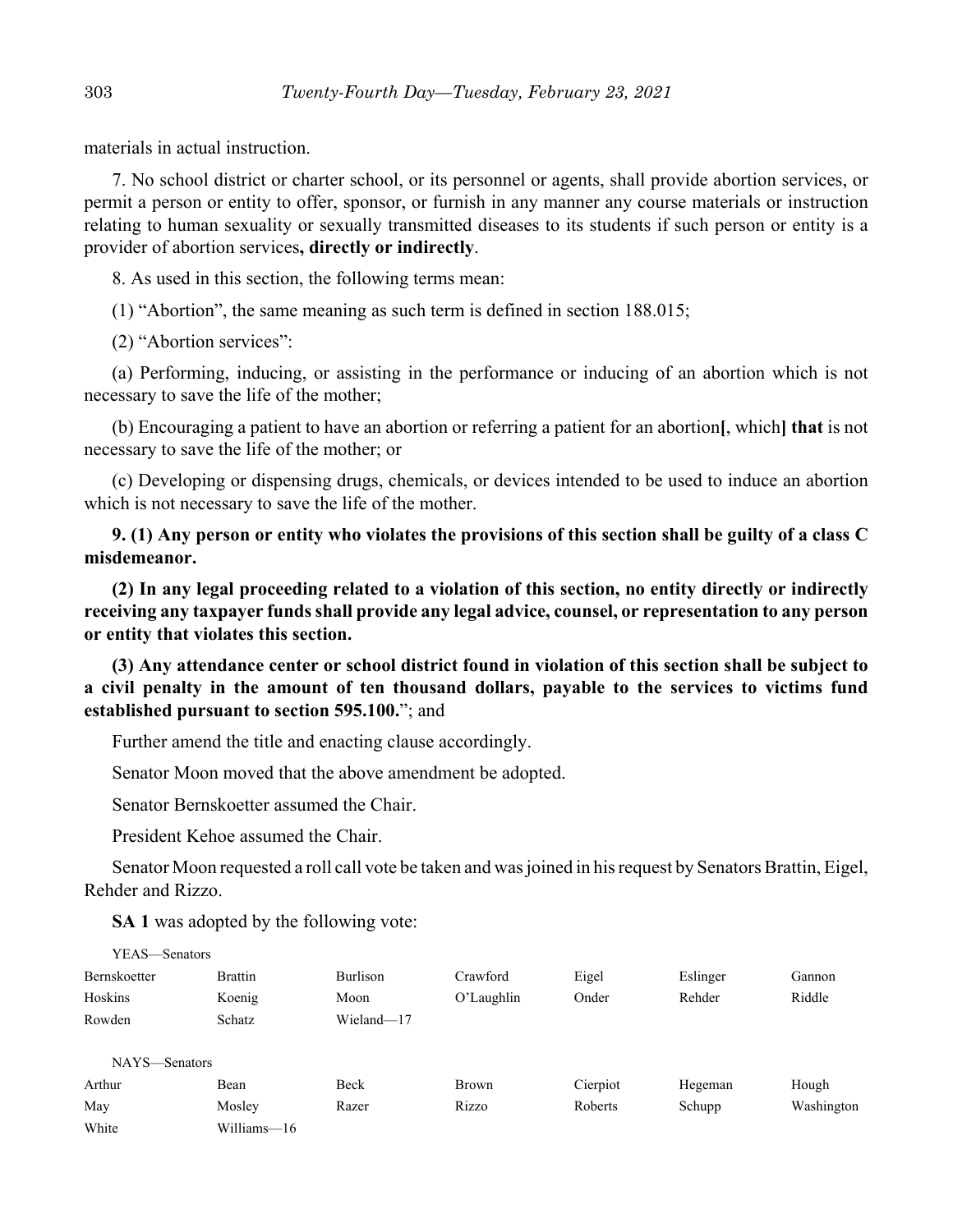Absent—Senators—None

Absent with leave—Senator Luetkemeyer— 1

Vacancies—None

Senator Hegeman offered **SA 2**:

#### SENATE AMENDMENT NO. 2

Amend Senate Substitute No. 2 for Senate Committee Substitute for Senate Bills Nos. 55, 23 & 25, Page 6, Section 135.713, Line 34, by inserting after "163.161." the following: "**In any year in which the total formula appropriation for state aid to school districts for the current fiscal year does not equal or exceed by the full amount of the entitlement calculation under section 163.031 for the current fiscal year, the cumulative amount of tax credits available shall be multiplied by the quotient of the total formula appropriation for state aid to school districts for the current fiscal year divided by the full amount of the entitlement calculation under section 163.031 for the current fiscal year.**"; and

Further amend said bill, section 166.705, page 72, line 71, by inserting after all of said line the following:

"**3. In any fiscal year in which the amount appropriated and expended for pupil transportation under section 163.161 is less than forty percent of the allowable costs of providing pupil transportation as provided in section 161.161, no new Missouri empowerment scholarship account shall be established in the subsequent fiscal year, unless such account is established for the benefit of a sibling of an eligible student already participating in the program.**"; and

Further renumber the remaining subsections accordingly.

Senator Hegeman moved that the above amendment be adopted, which motion prevailed.

Senator Rowden moved that **SS No. 2** for **SCS** for **SBs 55**, **23** and **25**, as amended, be adopted, which motion prevailed.

Senator Bernskoetter assumed the Chair.

President Kehoe assumed the Chair.

On the motion of Senator O'Laughlin, **SS No. 2** for **SCS** for **SBs 55**, **23** and **25**, as amended, was placed on the Informal Calendar.

#### **REFERRALS**

President Pro Tem Schatz referred **SCR 10**, **SCR 11** and **SCR 12** to the Committee on Rules, Joint Rules, Resolutions and Ethics.

President Pro Tem Schatz referred **SS No. 2** for **SB 26** to the Committee on Governmental Accountability and Fiscal Oversight.

#### **RESOLUTIONS**

Senator Williams offered Senate Resolution No. 118, regarding the One Hundred and Twentieth Anniversary of the Glen Echo Country Club, Normandy, which was adopted.

#### **INTRODUCTION OF GUESTS**

Senator Eslinger introduced to the Senate, Gabriel Todd, Mountain Grove.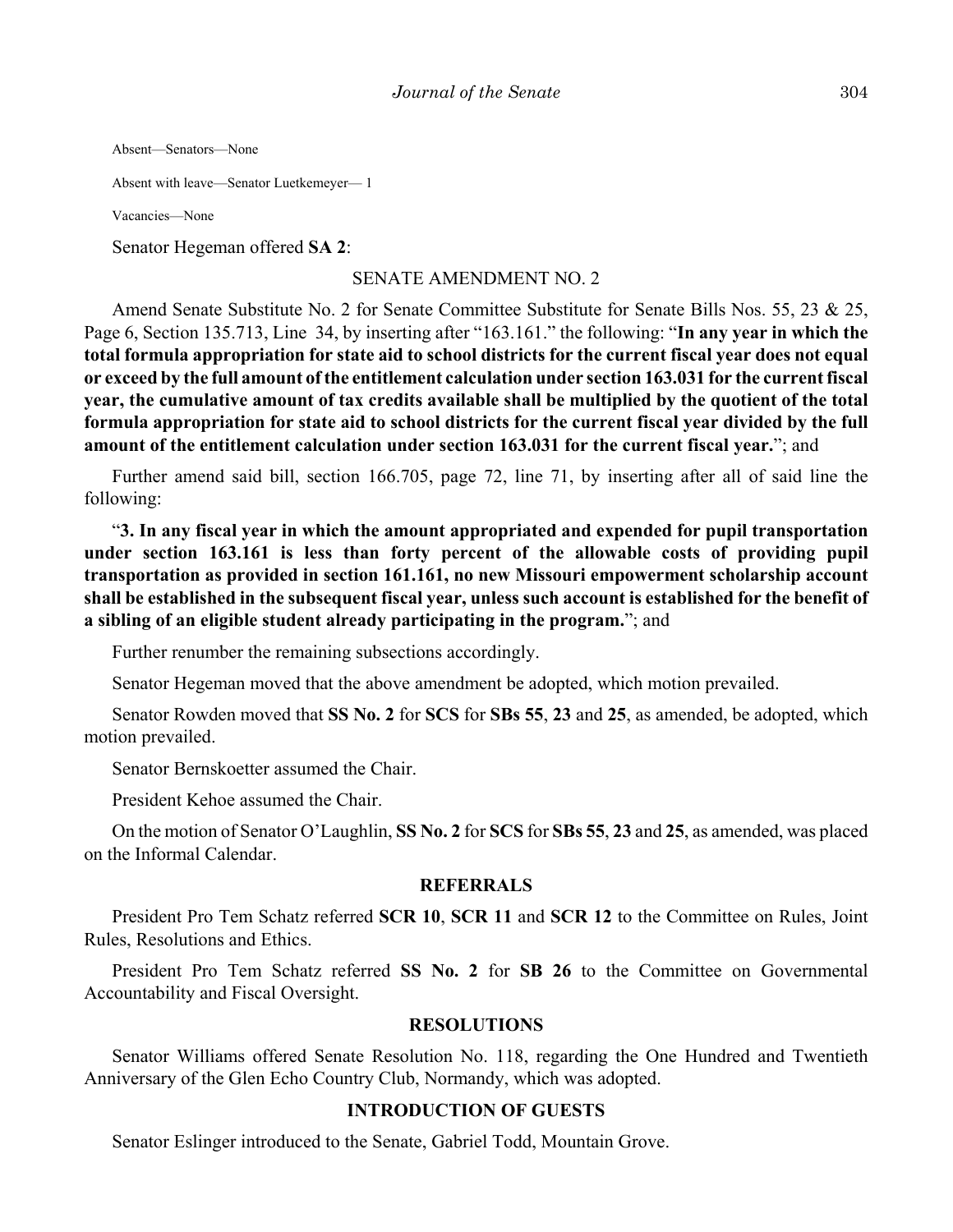On the motion of Senator Rowden, the Senate adjourned under the rules.

## SENATE CALENDAR  $\mathcal{L}$

#### TWENTY-FIFTH DAY–WEDNESDAY, FEBRUARY 24, 2021

## FORMAL CALENDAR

#### SECOND READING OF SENATE BILLS

SB 401-Onder SB 402-Onder SB 403-Onder SB 404-Riddle SB 405-Luetkemeyer SB 406-Cierpiot SB 407-Beck SB 408-Wieland SB 409-Koenig SB 410-Koenig SB 411-Schatz SB 412-Moon SB 413-Moon SB 414-Brattin SB 415-Rehder SB 416-Schupp SB 417-Schupp SB 418-Crawford SB 419-Washington SB 420-Washington SB 421-Bernskoetter SB 422-May SB 423-May SB 424-May SB 425-May SB 426-Moon SB 427-Moon SB 428-Razer SB 429-Brown

SB 430-Brown SB 431-Bernskoetter SB 432-Cierpiot SB 433-Wieland SB 434-Washington SB 435-Hoskins SB 436-Hoskins SB 437-Hoskins SB 438-Rehder SB 439-Hegeman SB 440-Washington SB 441-Washington SB 442-Moon SB 443-Moon SB 444-May SB 445-May SB 446-Washington SB 447-Schupp SB 448-Rowden SB 449-Rowden SB 450-Moon SB 451-Moon SB 452-Moon SB 453-Burlison and Luetkemeyer SB 454-White SB 455-White SB 456-Schupp SB 457-Rizzo SB 458-Brattin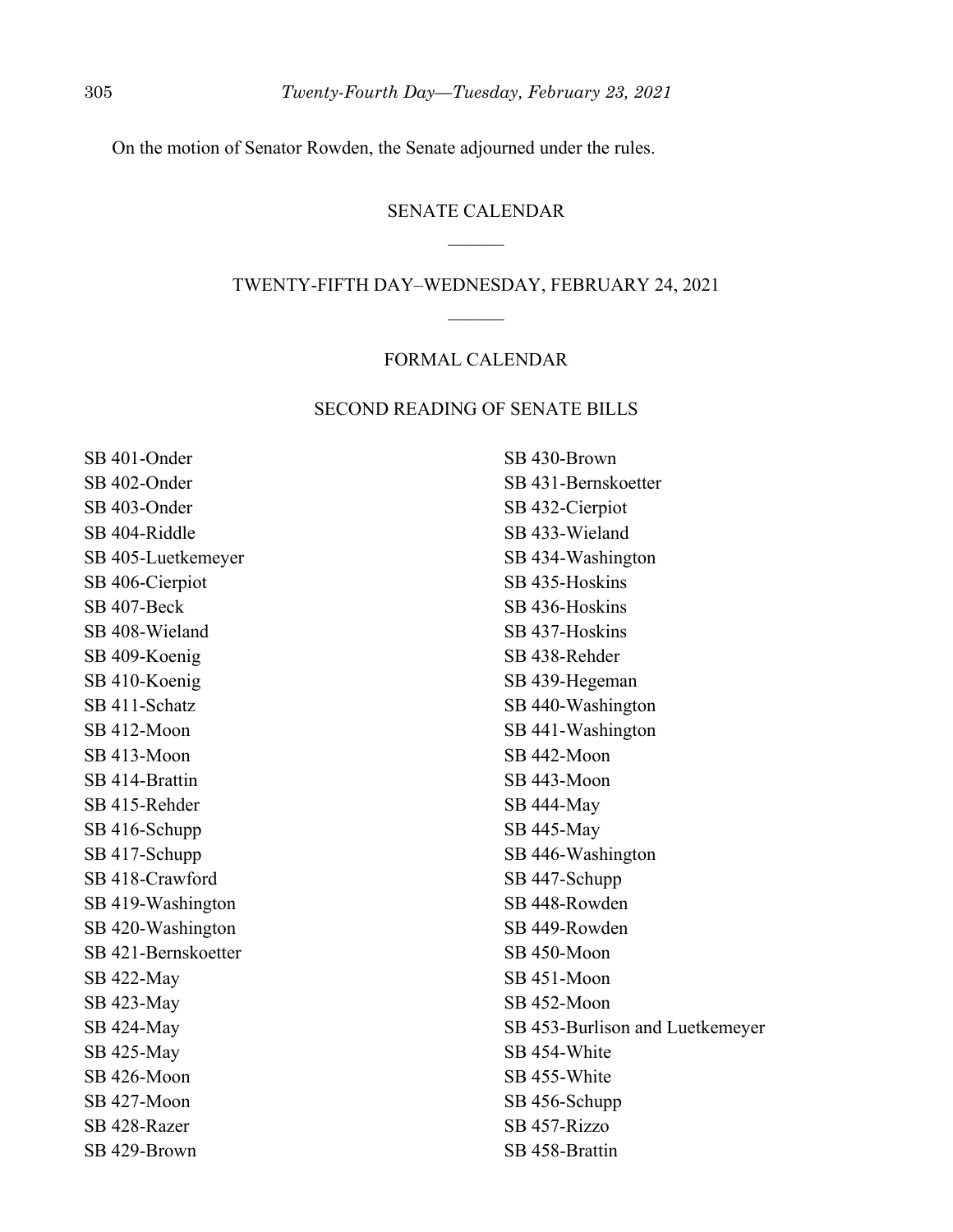SB 459-Brattin SB 460-May SB 461-Koenig SB 462-Koenig SB 463-Koenig SB 464-Koenig SB 465-Hoskins SB 466-Hoskins SB 467-Hoskins SB 468-Hoskins SB 469-Hoskins SB 470-Hoskins SB 471-Mosley SB 472-Schupp and Gannon SB 473-Brown SB 474-Bean SB 475-Bean SB 476-May SB 477-Eigel SB 478-Hough SB 479-Hough SB 480-White SB 481-Hough SB 482-Beck SB 483-Koenig SB 484-Gannon SB 485-Gannon SB 486-Razer SB 487-Onder SB 488-May SB 489-Roberts SB 490-Bernskoetter SB 491-Bernskoetter SB 492-Brattin SB 493-Gannon SB 494-Eslinger SB 495-Roberts SB 496-Burlison SB 497-Hough and Hegeman

SB 498-Hough SB 499-Schupp SB 500-Schupp SB 501-Wieland SB 502-Moon SB 503-Moon SB 504-Rehder SB 505-Brattin SB 506-Bean SB 507-Bean SB 508-Bean SB 509-Washington SB 510-Brown SB 511-Hegeman SB 512-Hough SB 513-Hough SB 514-Onder SB 515-Gannon SB 516-Gannon SB 517-Gannon SB 518-Gannon SB 519-Riddle SB 520-Roberts SB 521-Roberts SB 522-Koenig SB 523-White SB 524-White SB 525-Arthur SB 526-Hegeman SB 527-Hough SB 528-White SB 529-Cierpiot SB 530-Crawford SB 531-Schupp SB 532-Rehder SB 533-Rehder SJR 25-Moon SJR 26-Eslinger SJR 27-Cierpiot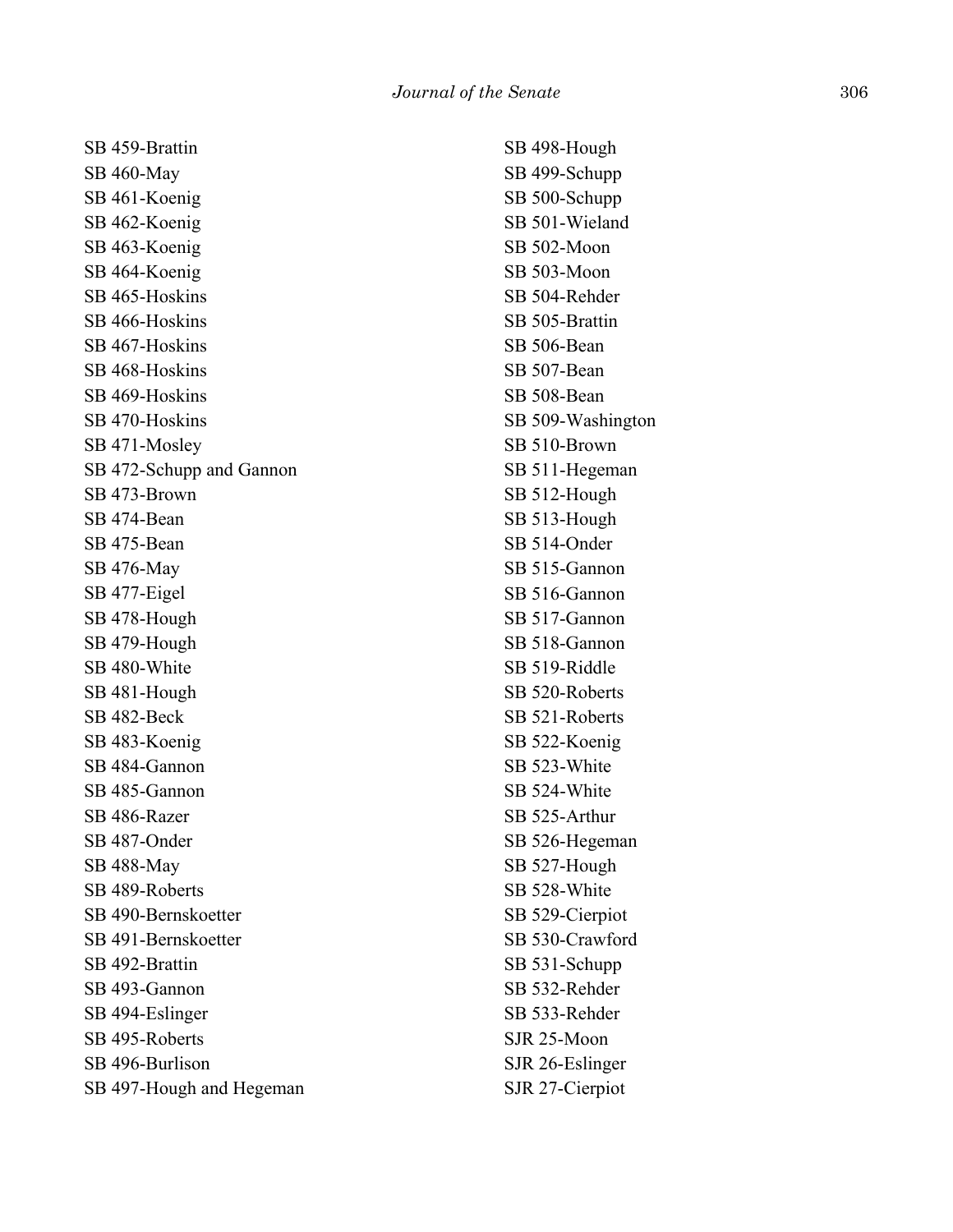## HOUSE BILLS ON SECOND READING

HCS for HBs 85 & 310 HCS for HB 350 HB 153-Rone HCS for HB 574 HB 476-Grier

HCS for HB 271 HCS for HB 362 HCS for HB 59 HCS for HBs 547 & 752

## THIRD READING OF SENATE BILLS

SS#2 for SB 26-Eigel (In Fiscal Oversight)

## SENATE BILLS FOR PERFECTION

 1. SB 64-Rehder 2. SB 27-Crawford, with SCS 3. SB 123-Hough 4. SB 7-Riddle 5. SB 38-Bernskoetter 6. SB 89-Wieland 7. SB 152-Hoskins, with SCS 8. SB 11-Schatz 9. SB 43-White, with SCS 10. SB 330-Burlison

11. SB 24-Eigel 12. SB 47-Hough 13. SB 86-Hegeman 14. SB 100-Koenig, with SCS 15. SB 258-White 16. SB 63-Rehder 17. SB 262-Schatz, with SCS 18. SBs 53 & 60-Luetkemeyer, with SCS 19. SB 179-Luetkemeyer

## INFORMAL CALENDAR

#### SENATE BILLS FOR PERFECTION

SB 1-Hegeman SB 10-Schatz, with SS (pending) SBs 12, 20, 21, 31, 56, 67 & 68-Onder, with SCS, SS for SCS & SA 5 (pending) SB 22-Koenig SS#2 for SCS for SBs 55, 23 & 25, as amended-O'Laughlin, et al

## CONSENT CALENDAR

#### Senate Bills

## Reported 2/11